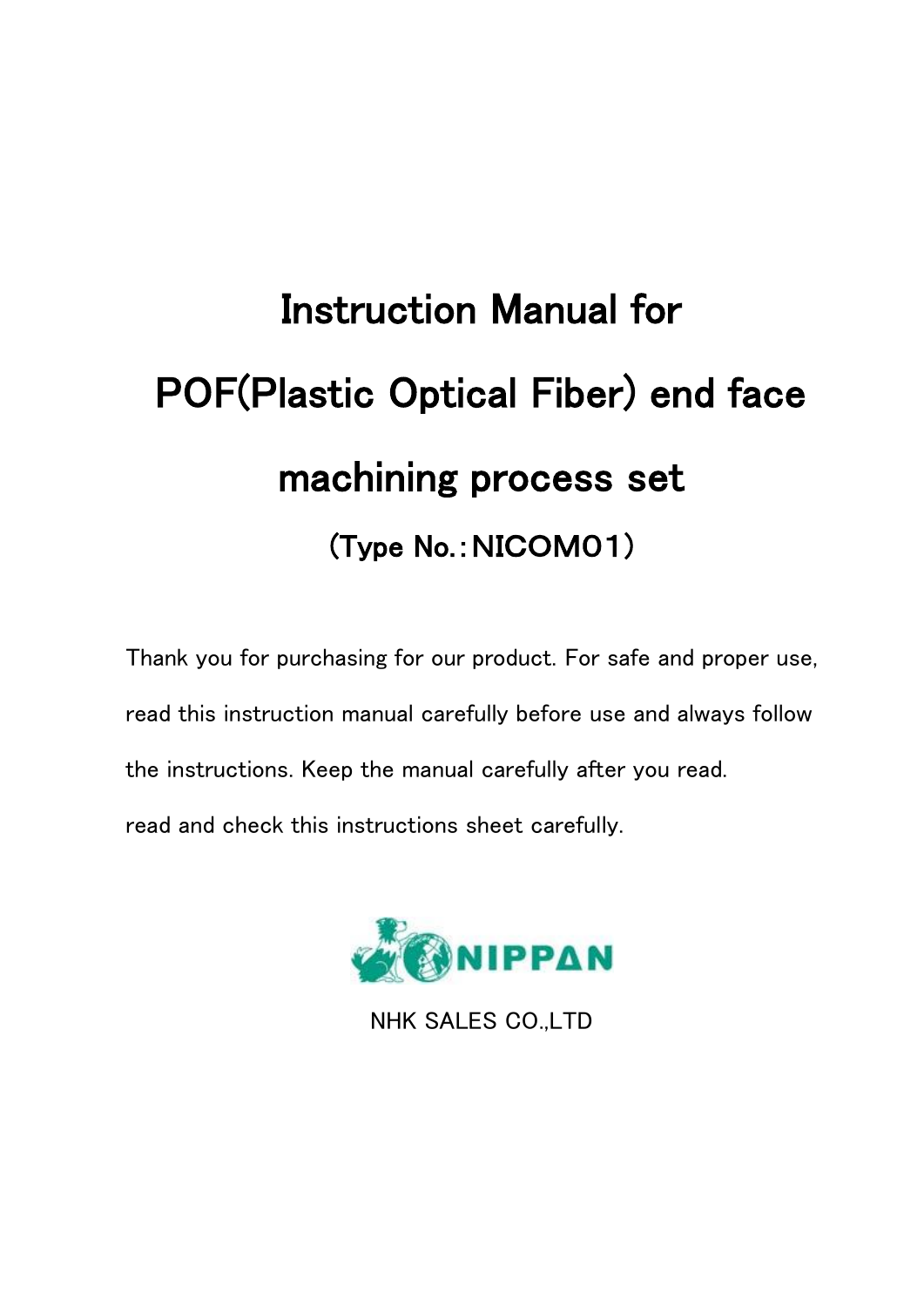## Table of CONTENTS

| I           |                                                    |  |
|-------------|----------------------------------------------------|--|
| П           |                                                    |  |
| Ш           | Specifications and Characteristics of the product  |  |
|             | $\mathbf{1}_{\mathbf{1}}$                          |  |
|             | $2\overline{ }$                                    |  |
|             | З.                                                 |  |
| $\mathbf W$ | Usage Instructions                                 |  |
|             |                                                    |  |
|             | 2, Exchange of Diamond Cutter,                     |  |
|             |                                                    |  |
|             |                                                    |  |
|             | 2. 2 How to attach and detach the diamond cutter 6 |  |
|             |                                                    |  |
|             | 3-1 Status of POF when cutting work in process     |  |
|             |                                                    |  |
|             |                                                    |  |
| V           |                                                    |  |
|             |                                                    |  |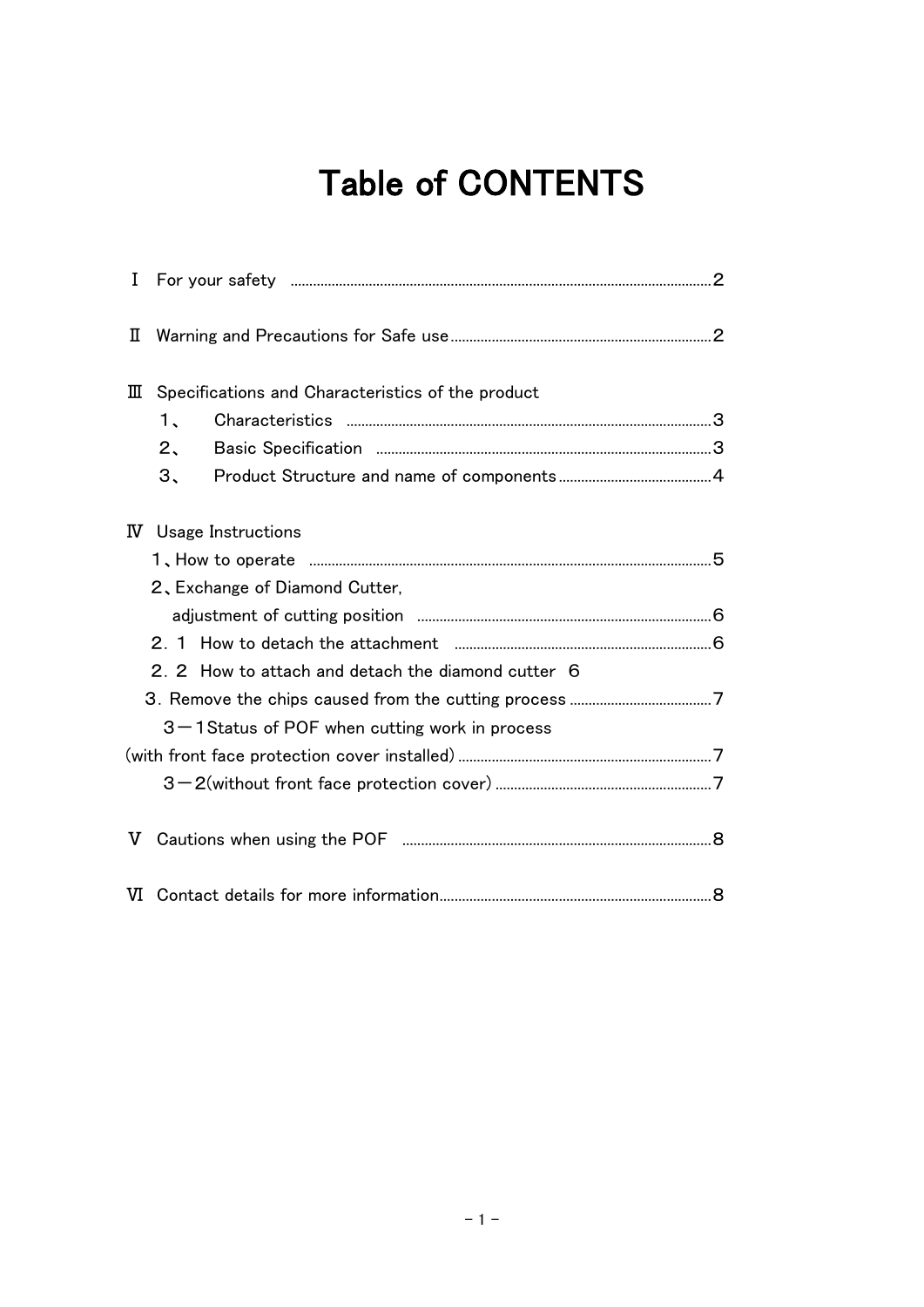#### .Before using POF

This Product is a Plastic Optical Fiber end face machining machine. The machine precisely process the plastic fiber end face with precision cutting technology. Please know that this machine "CAN NOT PROCESS Quartz Fiber".

#### Ⅱ.For your Safety



- Please do not use or store in places where rain or water drops, places where corrosive gas or fluid exists, places of high temperature or high humidity, or explosive atmosphere. It may cause fire, malfunction or electric leakage.
- Please replace attachment or cutter after turning power supply off, pulling out electric plug, and confirming that rotation of cutter stops. Otherwise, the main body operates which may cause injury.
- Please be sure to implement processing operation after installing front face protection cover and back face cover. Otherwise, cutting powder scatters to damage eyes, and fingers may be caught by machine.
- When abnormal deformation, noise, or vibration is found, or water splashes, please stop using and request us to repair and/or inspect.



- Please do not insert object that is not made of plastic fiber for optical communication. It may cause injury or malfunction.
- Please be sure not to touch the cutter while it operates. Fingers may be caught, or other injuries may occur.
- Please do not vibrate or drop. It may cause malfunction.
- To connect AC adapter with the main body, please hold the plug of AC adapter. If code is forcibly pulled, it may cause malfunction.
- Please do not apply load on AC adapter by putting heavy object on it, and so forth. It may cause malfunction.
- Please be sure to use with the power supply which is specified on the AC adapter.
- Please do not disassemble, repair or modify the motor. It may cause electrification, injury or fire.
- In unused condition, please turn off the power supply switch, and pull out the AC adapter from outlet.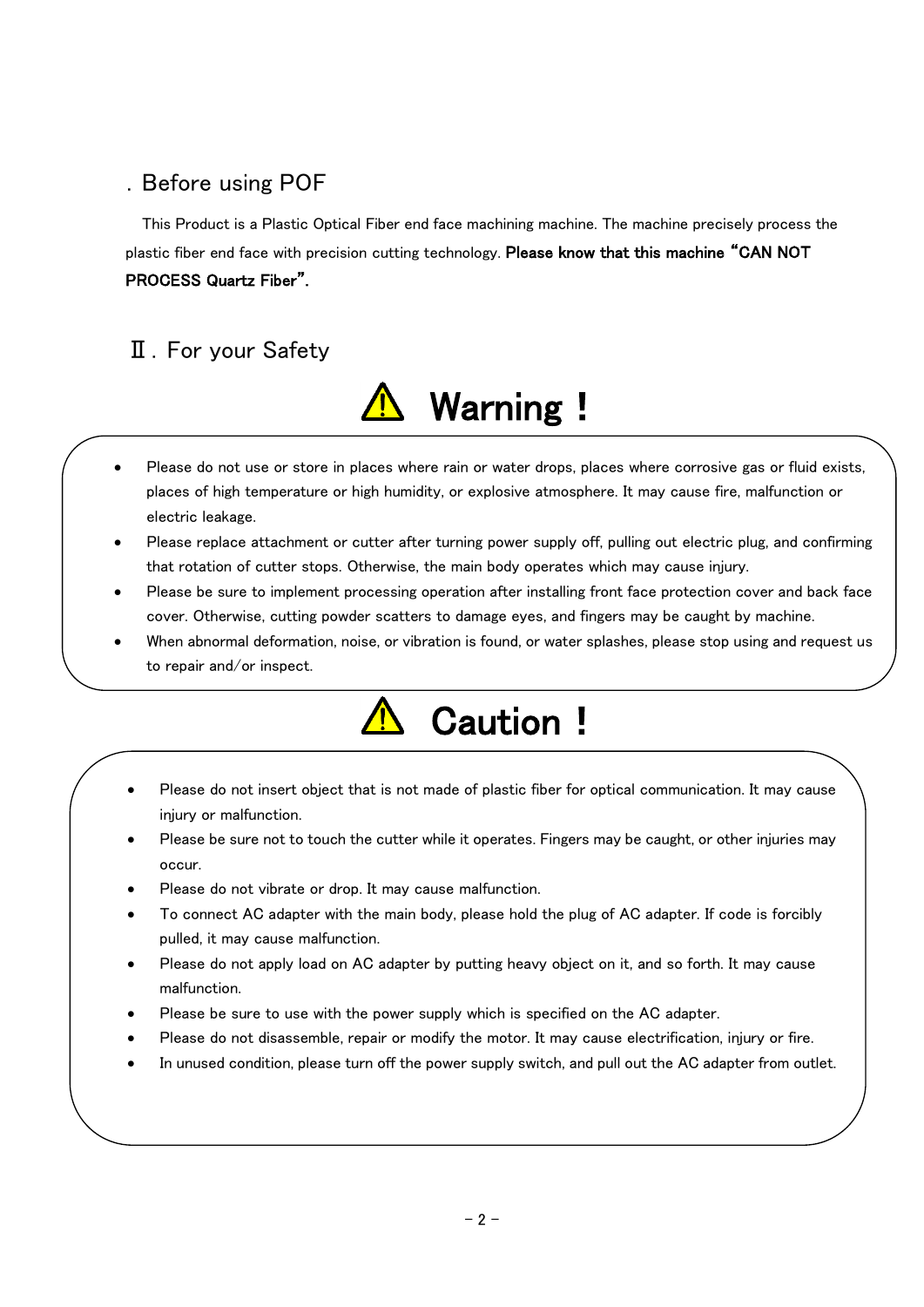#### Ⅲ.Product Specification and characteristics

#### 1、 Characteristics

By inserting the ferrule, or the plastic optical fiber that is attached to the connecter to the machine, it can process a cutting process to the end face of the optical fiber.

By changing the attachment (sold separately as an option) it can adapt to process various shaped ferrule as well as connecters.

Also, by changing the cutter (sold separately), it can process the end face to various shapes.

In case you want to process the plastic fiber only, please contact us for details.

Material that can be processed: resin, plastic fiber for optical communication, brass, aluminum \* Cutters are significantly damaged by materials not made of resin. Please consult with us for materials other than the above.

#### 2、Basic Specification

■Specification

- Electricity Consumption 20W
- Power Switch DC5V Single Phase 4A
- Preferable Temperature when use : 10°C~40°C
- Dimension :W79xH107xD128mm(Disregarding the projected portion)
- Weight :Approximately 980g (Machine itself only)
- Housing :Black Color Anodized Aluminum process
- Fuse 3.15A 250V Time lag type

■AC Adapter Specification

- Length of Cord: 1.6m
- Input Voltage 100V~240VAC
- Incoming Current 0.58A
- Temperature when use 10℃~40℃
- Output Voltage DC5V
- Output Current Maximum 4A
- ■Standard Spec (Standard type comes with the component listed below as a standard spec installed to the machine itself)
- Attachment(F07、F05common use)
- Diamond Cutter
- ■Accessories

3mm Hexagonal Wrench

 $\epsilon$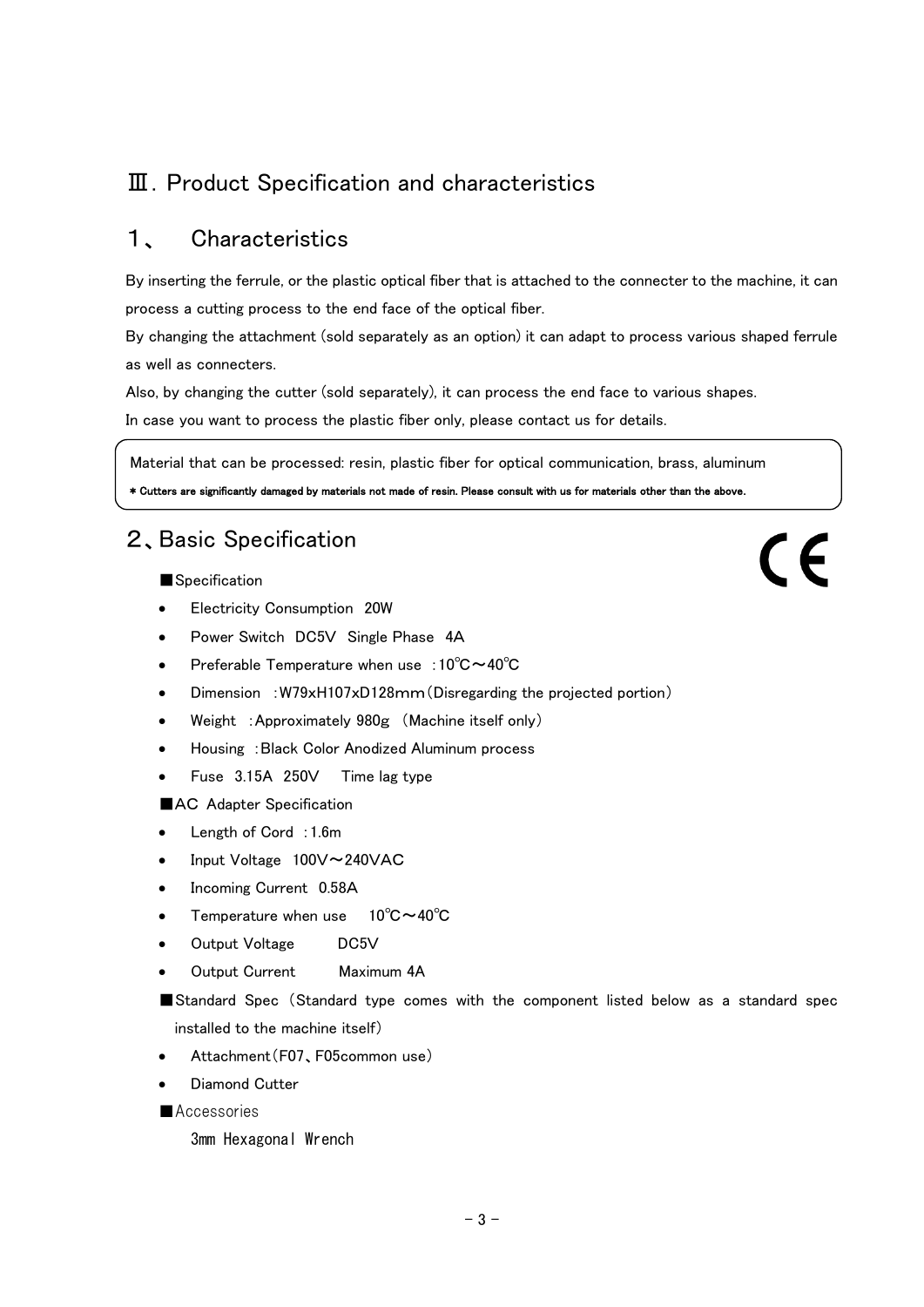

### 3、Structure of the product and name of each parts.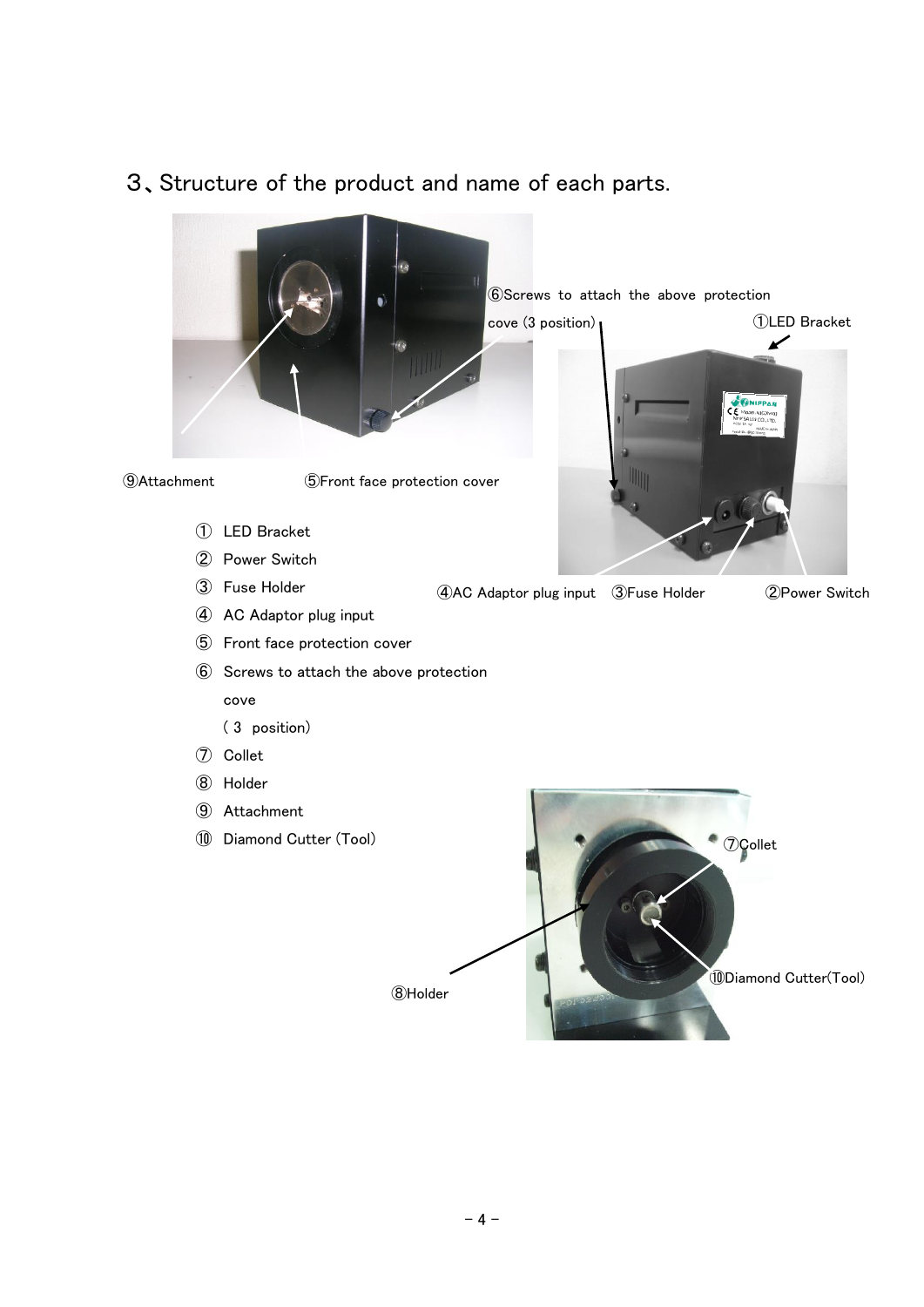#### Ⅳ.How to use

#### 1、Operating Procedure

※ For the standard types, the diamond cutter and attachment is initially installed to the machine itself.

Please do check the positioning of the attachment, as it needs to be adjusted to the actual processing position.

① Insert the plug for the AC adapter to the power source. Also, insert the plug from the AC adapter to the POF body.

The light is switched on.

- ② Press the power switch on. The LED bracket will blink at the same time.
- ③ The diamond cutter will start spinning and processing preparation will start.
- ④ Slowly insert the processing object (Ferrule or connecter attached POF) to the processing hole of the attachment until it hits the end.

The processing is finished when you hit the end.

#### e.g ;At the time of two cores





⑤ If the processing object has 2 ends, after processing as mentioned in ④, pull out the finished end, turn the processing object  $180^\circ$  . And re-do the  $\overline{4}$  processing. (It can only be done one end at a time)

It is made to rotate



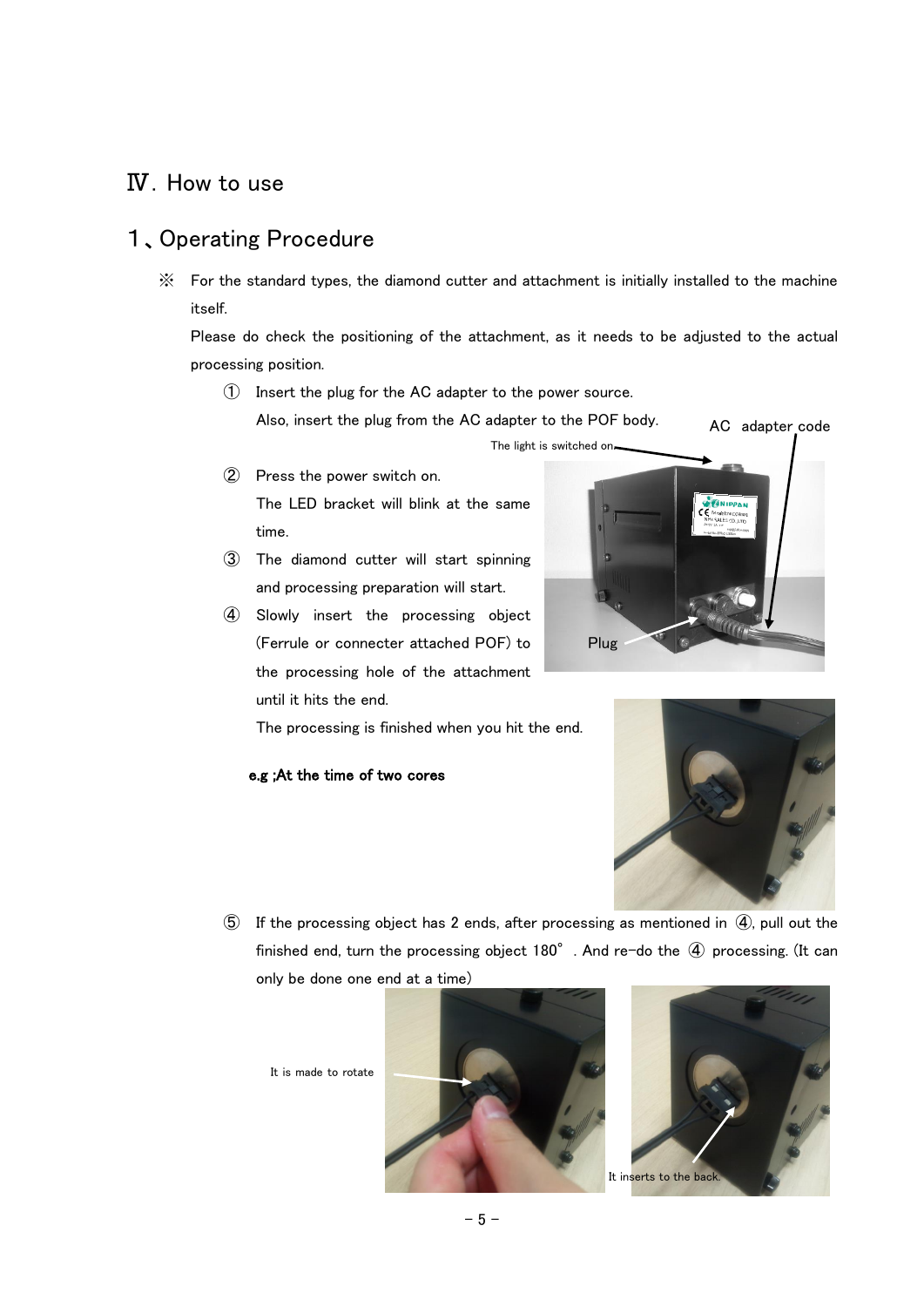### 2 、Exchange of the diamond cutter, and how to adjust the

#### processing postion.

Role of attachment…It locates the tip of diamond cutter and the end face of plastic fiber. Role of diamond cutter…It cuts and processes the end face of plastic fiber.

#### 2.1 How to remove the attachment

- 1) Romove the front protection cover as you can see in the picture on the right. Unscrew the hexagonal screw that is screwed around the holder. (size; M3)
- 2) Insert the hexagonal wrench (one of the accessories included in the set) to the hole (b) and unscrew. (turn it counter-clockwise)



※ 1 turn of the screw will move the attachment 0.5mm to either direction.

#### 2.2 How to remove/attach the diamond cutter

※Please be careful when handling the diamond cutter.

When removing the diamond cutter.

Remove the attachment as mentioned in 2.1..

1) Unscrew the screw as you see in the picture and remove the diamond cutter.

#### When attaching the diamond cutter

Holder ②

 $(a)$   $(c)$ 

- 1) Check the hexagonal screw is loosened as in picture②, and insert the diamond cutter inside. When inserting the diamond cutter inside, make sure that the screw is touching the surface of the diamond cutter.
- 2) Screw on the detached attachment to the POF right before it hits the tip of the diamond cutter.
- 3) Screw on the hexagonal crew around the holder as in picture  $(2)(a)$  and tighten the position of the holder and the attachment.

Do not tighten the screw with too much power.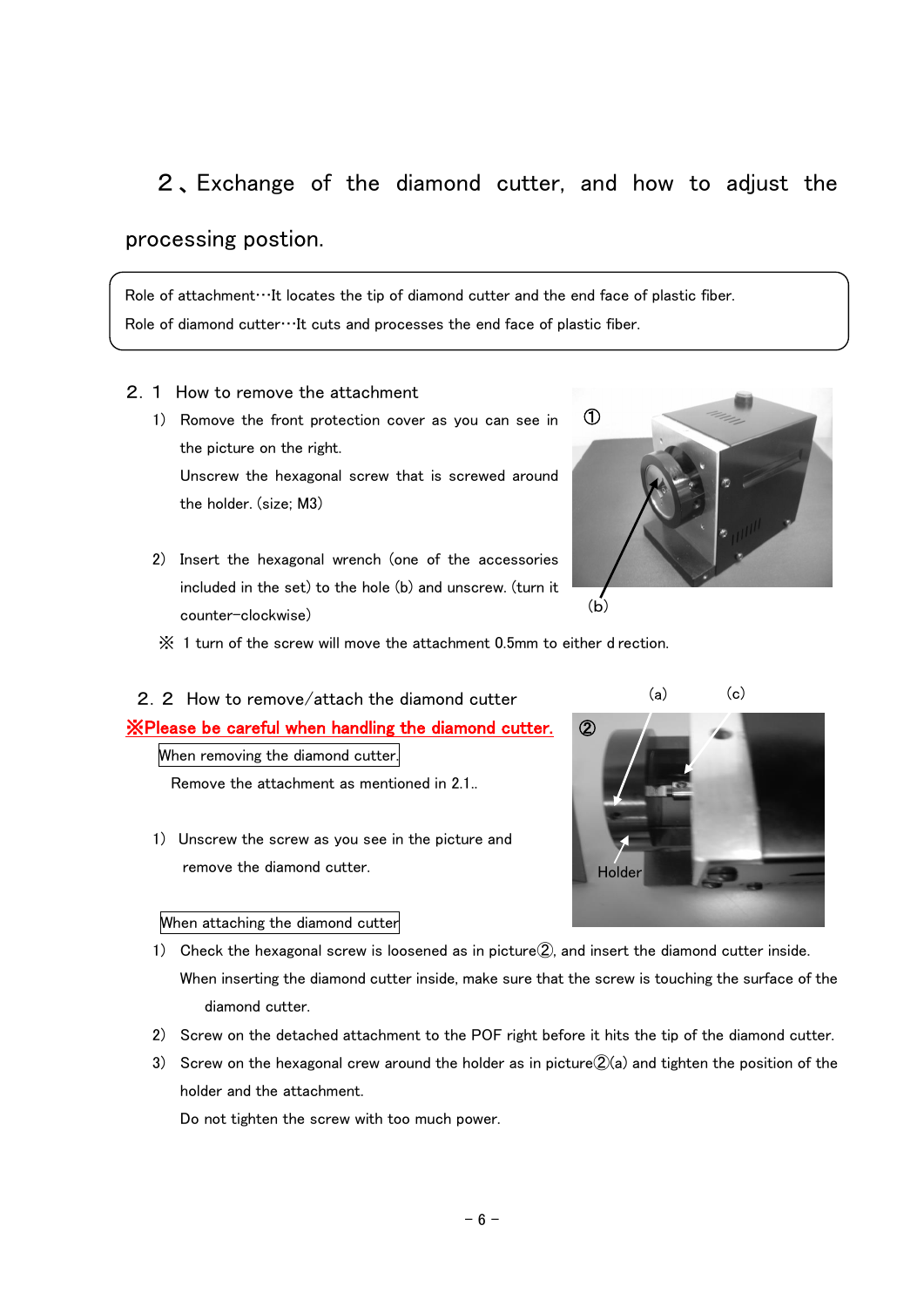#### 3.Removing the chips caused from the cutting process

Method to remove cutting powder is different between cases when front face protection cover is attached and when it is not attached.

When it is attached, cutting powder of diamond cutter shall be removed during cutting operation, and when it is not attached, cutting powder shall be removed after operation.

 $3-1$  In case the POF is in cutting process Prepated stat. (with the front protection cover Attached)

> Insert the tip of the nozzle of the air-blower can As you see in the picture and blow out the chips by spraying in the air.

> > Insert the tip of the nozzle

 $3-2$  In case the front protection cover is not Attached.

※ Do not proceed with the cutting process in this stat.



・・・qty of screws ; 3pcs

- 1) Make sure the power switch is turned off and the AC adapter is safely removed when processing this procedure.
- 2) Detach the screws that are positioning the front protection cover. • • • qty of screws ; 3pcs
- 3) Insert the nozzle of the air-blow can from the right side of the body as you see in the picture and blow out the chips.

4) Blow out the chips that are left in the bottom base surface with the air-blow can.

5) Make sure this chip removing process is performed somewhere else where there will be no problem with blowing out the chips.



Base Insert the tip of the nozzle